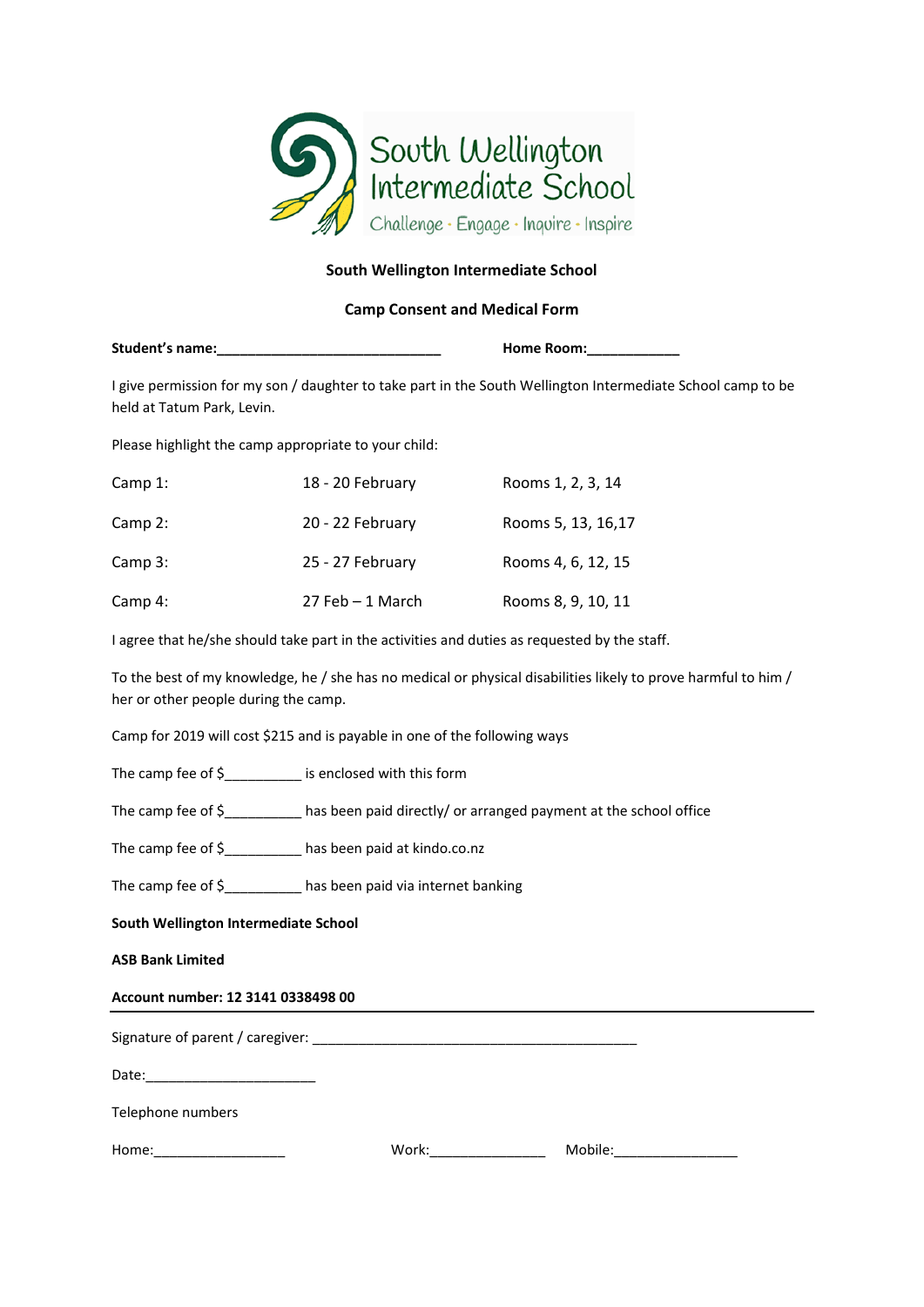| <b>Health</b>                |                                                                            |                                                                                                               |  |
|------------------------------|----------------------------------------------------------------------------|---------------------------------------------------------------------------------------------------------------|--|
|                              |                                                                            | Please highlight any known health issue / s that may affect your son / daughter at camp.                      |  |
| Migraine                     | Epilepsy                                                                   | Asthma                                                                                                        |  |
| Diabetes                     |                                                                            | Travel Sickness Chronic nose bleeds                                                                           |  |
| Heart condition Dizzy Spells |                                                                            | Colour blindness                                                                                              |  |
| ADHD                         | <b>ASD</b>                                                                 |                                                                                                               |  |
|                              |                                                                            |                                                                                                               |  |
|                              |                                                                            |                                                                                                               |  |
|                              |                                                                            |                                                                                                               |  |
|                              |                                                                            |                                                                                                               |  |
|                              |                                                                            |                                                                                                               |  |
|                              |                                                                            |                                                                                                               |  |
|                              |                                                                            |                                                                                                               |  |
| the camp on arrival.         |                                                                            | All medication should be labelled with the child's name and dosage, and handed in to the teacher in charge of |  |
|                              | My son / daughter is allergic to the following items                       |                                                                                                               |  |
|                              | the control of the control of the control of the control of the control of | Treatment<br>the control of the control of the control of the control of the control of the control of        |  |
|                              |                                                                            | Treatment<br>the control of the control of the control of the control of the control of the control of        |  |
|                              |                                                                            | Treatment<br>the control of the control of the control of the control of the control of the control of        |  |
|                              |                                                                            | Treatment                                                                                                     |  |
|                              | When was your child's last tetanus injection?                              |                                                                                                               |  |

**Emergency contacts**